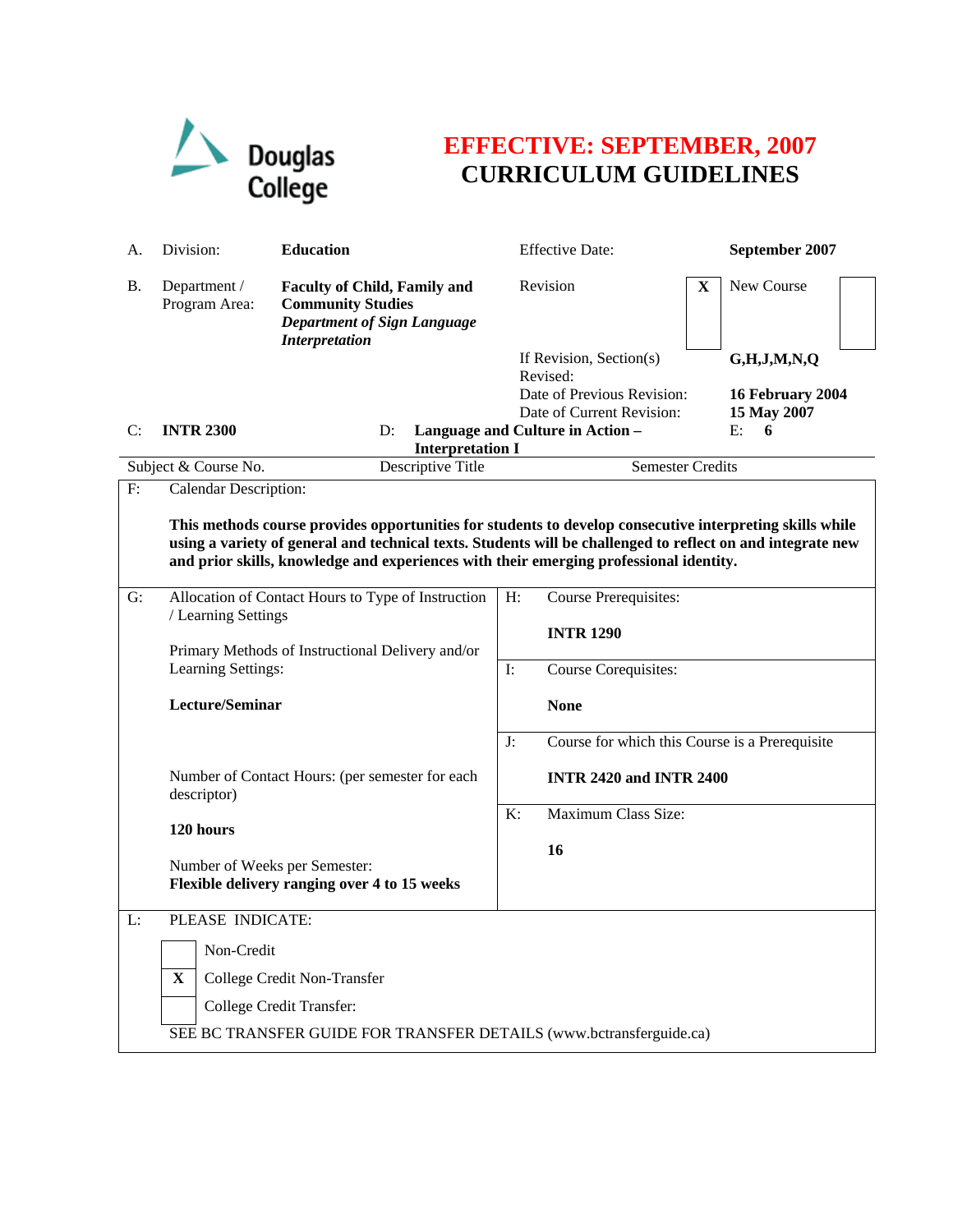| $M$ : | Course Objectives / Learning Outcomes<br>Upon successful completion of this course, the student will be able to:                                                                                                                                                                                                                                                                                                                                                                                                                                                                                                                                                                                                                                                                                                                                                                                                                                                                                                                                                                                                                                                                                                                                                                                                               |  |  |  |  |
|-------|--------------------------------------------------------------------------------------------------------------------------------------------------------------------------------------------------------------------------------------------------------------------------------------------------------------------------------------------------------------------------------------------------------------------------------------------------------------------------------------------------------------------------------------------------------------------------------------------------------------------------------------------------------------------------------------------------------------------------------------------------------------------------------------------------------------------------------------------------------------------------------------------------------------------------------------------------------------------------------------------------------------------------------------------------------------------------------------------------------------------------------------------------------------------------------------------------------------------------------------------------------------------------------------------------------------------------------|--|--|--|--|
|       |                                                                                                                                                                                                                                                                                                                                                                                                                                                                                                                                                                                                                                                                                                                                                                                                                                                                                                                                                                                                                                                                                                                                                                                                                                                                                                                                |  |  |  |  |
|       | Interpret from ASL into English and from English into ASL, incorporating all of the main<br>1.<br>points and necessary supporting detail<br>Use consecutive and simultaneous interpretation as required<br>2.<br>Describe the key components of the process of interpretation<br>3.<br>Evaluate one's own interpretation and formulate a plan of continued professional development<br>4.<br>Use instructor-provided visual materials when interpreting<br>5.<br>Give and receive support and feedback when working in teamed situations<br>6.<br>Use strategies to provide accurate interpretation when working in situations that are not<br>7.<br>teamed.                                                                                                                                                                                                                                                                                                                                                                                                                                                                                                                                                                                                                                                                   |  |  |  |  |
| N:    | Course Content: The following global ideas guide the design and delivery of this course:                                                                                                                                                                                                                                                                                                                                                                                                                                                                                                                                                                                                                                                                                                                                                                                                                                                                                                                                                                                                                                                                                                                                                                                                                                       |  |  |  |  |
|       | Interpreters need to differentiate between main points and supporting detail in their<br>$\bullet$<br>interpretations.<br>Interpreters need to be aware when they have omitted main points in their interpretations.<br>٠<br>Competent practitioners adjust their communication to the setting by deciding when and where<br>$\bullet$<br>to use consecutive and simultaneous interpreting.<br>Practitioners' awareness of the process of interpretation increases field effectiveness.<br>$\bullet$<br>Interpreters can enhance their learning by recognizing and identifying areas in their<br>$\bullet$<br>interpretation and language use that need strengthening.<br>Interpreters often are called upon to interpret discourses that include visual materials and must<br>$\bullet$<br>have strategies for doing this effectively.<br>Practitioners often work in teamed situations. To ensure quality service when teaming,<br>$\bullet$<br>interpreters must know how to effectively work together and provide support for one another.<br>When working in teams, interpreters can provide feedback to one another to enhance their<br>professional development.<br>Interpreters may work in isolation and are required to incorporate strategies which allow them<br>$\bullet$<br>to provide accurate interpretations. |  |  |  |  |
| O:    | Methods of Instruction<br>Lecture/discussion<br>$\bullet$<br><b>Demonstration/practice</b><br><b>Guest speakers</b><br><b>Course readings</b><br><b>Group work</b>                                                                                                                                                                                                                                                                                                                                                                                                                                                                                                                                                                                                                                                                                                                                                                                                                                                                                                                                                                                                                                                                                                                                                             |  |  |  |  |
|       |                                                                                                                                                                                                                                                                                                                                                                                                                                                                                                                                                                                                                                                                                                                                                                                                                                                                                                                                                                                                                                                                                                                                                                                                                                                                                                                                |  |  |  |  |
| P:    | Textbooks and Materials to be Purchased by Students                                                                                                                                                                                                                                                                                                                                                                                                                                                                                                                                                                                                                                                                                                                                                                                                                                                                                                                                                                                                                                                                                                                                                                                                                                                                            |  |  |  |  |
|       | <b>T.B.A.</b>                                                                                                                                                                                                                                                                                                                                                                                                                                                                                                                                                                                                                                                                                                                                                                                                                                                                                                                                                                                                                                                                                                                                                                                                                                                                                                                  |  |  |  |  |
|       |                                                                                                                                                                                                                                                                                                                                                                                                                                                                                                                                                                                                                                                                                                                                                                                                                                                                                                                                                                                                                                                                                                                                                                                                                                                                                                                                |  |  |  |  |